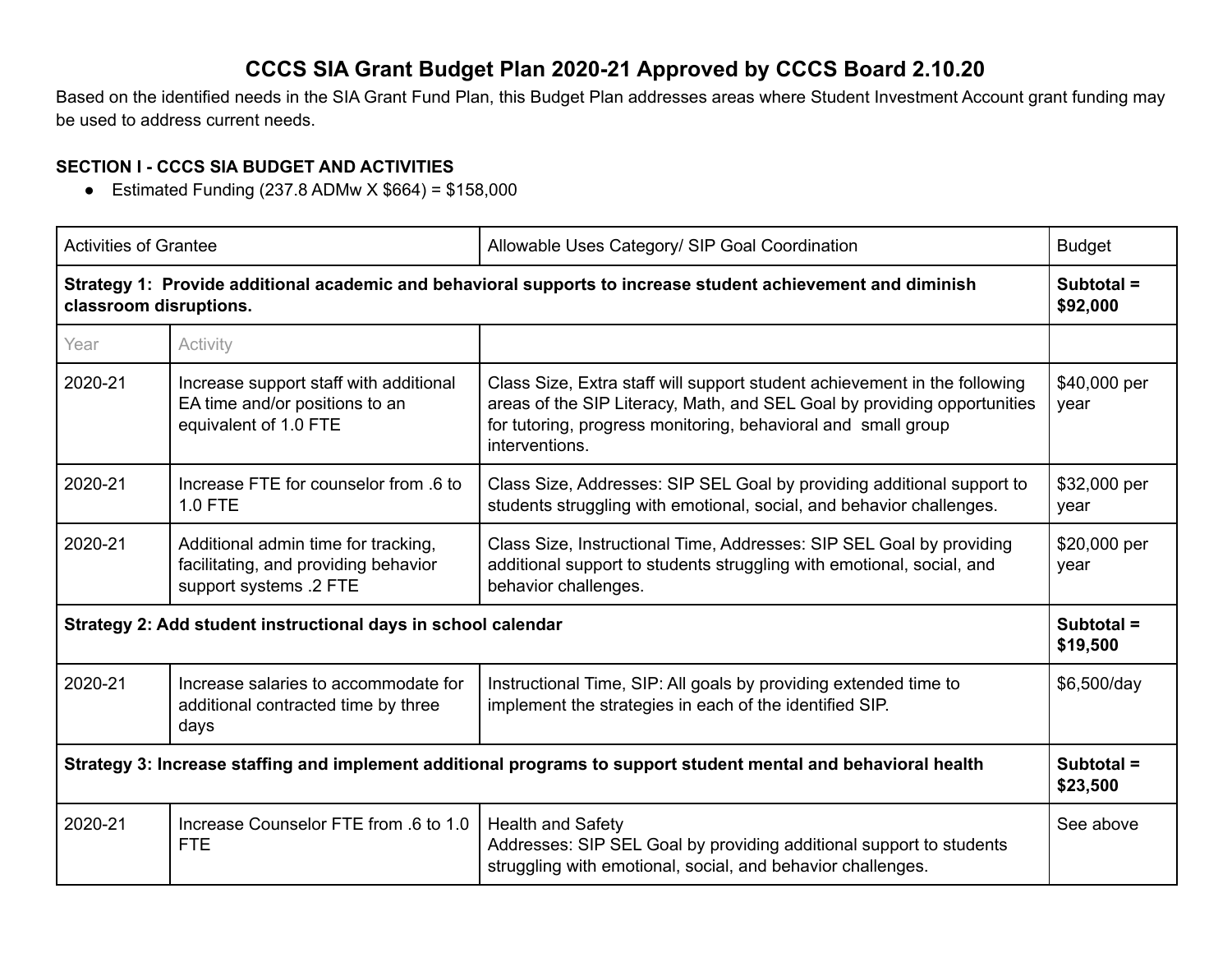| 2020-21                                                                                                                                                                 | Add additional behavioral support staff<br>to support Tier 2 and Tier 3 student<br>needs, assist with Second Steps<br>Program, provide individual student<br>de-escalation support, etc.                                                                                                                              | <b>Health and Safety</b><br>Addresses: SIP SEL Goal by providing additional support to students<br>struggling with emotional, social, and behavior challenges.                                                                                                  | \$20,000 per<br>year    |
|-------------------------------------------------------------------------------------------------------------------------------------------------------------------------|-----------------------------------------------------------------------------------------------------------------------------------------------------------------------------------------------------------------------------------------------------------------------------------------------------------------------|-----------------------------------------------------------------------------------------------------------------------------------------------------------------------------------------------------------------------------------------------------------------|-------------------------|
| 2020-21                                                                                                                                                                 | Provide resources to counseling<br>program and classroom SEL<br>programs -<br><b>Devereux Student Strengths</b><br>Assessment (DESSA) or other locally<br>approved assessments                                                                                                                                        | <b>Health and Safety</b><br>Addresses: SIP SEL Goal by providing additional resources and<br>assessment tools to identify and support students struggling with<br>emotional, social, and behavior challenges.                                                   | \$700 per year          |
| 2020-21                                                                                                                                                                 | Provide resources to counseling<br>program and classroom SEL<br>programs -<br>Second Steps Middle School Licenses                                                                                                                                                                                                     | <b>Health and Safety</b><br>Addresses: SIP SEL Goal by providing additional resources and<br>assessment tools to identify and support students struggling with<br>emotional, social, and behavior challenges.                                                   | \$2800 per<br>year      |
| Strategy 4: Improve early literacy programs and strengthen literacy interventions with culturally responsive and<br>developmentally appropriate practices and programs. |                                                                                                                                                                                                                                                                                                                       |                                                                                                                                                                                                                                                                 | Subtotal $=$<br>\$7,000 |
| 2020-21                                                                                                                                                                 | Purchase research-based, culturally<br>responsive literacy intervention<br>resources (Fountas & Pinnell Leveled<br>Literacy Kits) or other locally approved<br>resource                                                                                                                                               | \$7,000<br>Well-rounded Education, Addresses SIP Literacy Goal by providing a<br>comprehensive, researched-based, early intervention system for early<br>literacy learners that can be extended through all CCCS grade levels as<br>funding becomes available.  |                         |
| Strategy 5: Broaden curricular options for all students by increasing STEAM-related instructional resources and<br>additional elective opportunities.                   |                                                                                                                                                                                                                                                                                                                       | Subtotal =<br>\$16,000                                                                                                                                                                                                                                          |                         |
| 2020-21                                                                                                                                                                 | Well Rounded Education, Addresses SIP Math, Digital Literacy, SEL<br>Purchase supplemental resources,<br>materials and supplies to support K-8<br>Goals by providing engaging, rigorous learning resources that will<br>increase our students' exposure to high quality STEAM instruction<br><b>STEAM</b> instruction |                                                                                                                                                                                                                                                                 | \$9,000                 |
| 2020-21                                                                                                                                                                 | Introduce new electives options for<br>middle school students by purchasing<br>materials, hiring staff, and providing<br>space                                                                                                                                                                                        | Well Rounded Education, Addresses all SIP: Goals by providing a variety<br>\$7,000<br>of instructional opportunities for students to practice and synthesize new<br>strategies and understandings in the content areas and through the use<br>of digital media. |                         |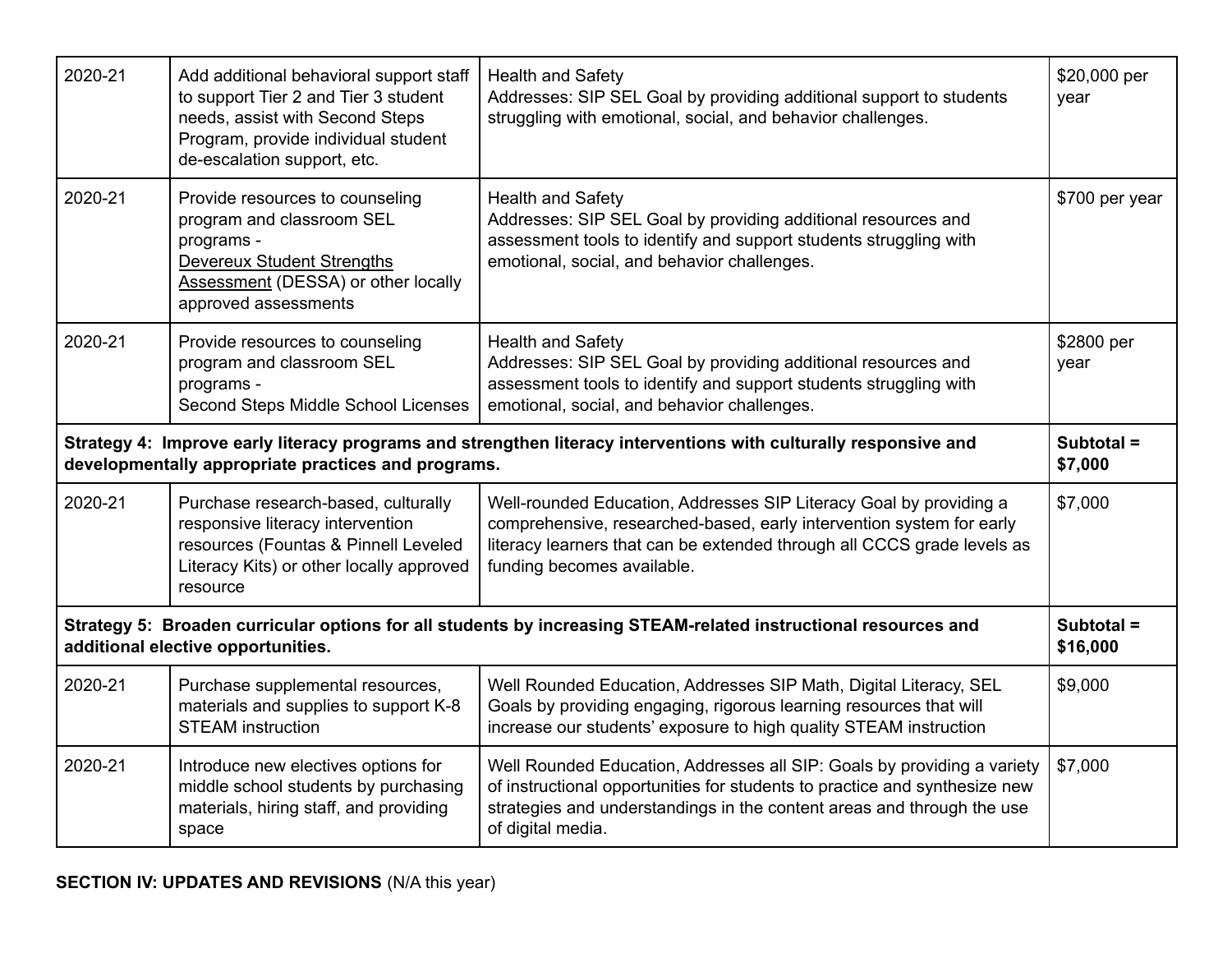#### **SECTION V. ACCOUNTABILITY**

Grantee shall provide performance outcomes in the charter school annual report to Eugene 4J aligned with the longitudinal performance growth targets listed below.

| <b>Longitudinal Performance Growth Target Description</b> |                                                                                                                                                                                                                                                                                                           | <b>Target</b>                                                                                                                                                                                                                                          |
|-----------------------------------------------------------|-----------------------------------------------------------------------------------------------------------------------------------------------------------------------------------------------------------------------------------------------------------------------------------------------------------|--------------------------------------------------------------------------------------------------------------------------------------------------------------------------------------------------------------------------------------------------------|
| 2020-21                                                   | Strategy 1: Behavioral data from PBIS and SWIS assessments will show a decrease<br>in incidents of disruptive behaviors across all grade levels                                                                                                                                                           | 5% fewer referrals reported from previous<br>vear                                                                                                                                                                                                      |
| 2020-21                                                   | Strategy 2: CCCS School calendar will reflect an increase in student instructional days<br>of three instructional days per year for the duration of this grant cycle.                                                                                                                                     | Student achievement data will<br>demonstrate an upward trend consistent<br>with or exceeding achievement data of<br>like schools.                                                                                                                      |
| 2020-21                                                   | Strategy 3: DESSA and local school climate assessment tools will reflect<br>improvements in student and/or staff perceptions of social and emotional conditions<br>and events that affect academic progress and positive connections to the school,<br>classes, staff, and peers.                         | 80% of students identified as needing<br>behavioral support (ie. Tier 2 or 3) will<br>show social and emotional development<br>growth throughout the school year.                                                                                      |
| 2020-21                                                   | Strategy 4: Literacy assessment data for students utilizing the Fountas and Pinnell<br>Leveled Literacy (or other locally approved) program will indicate an increase in<br>proficiency and progress towards grade level literacy standards above their individual<br>rate of progress in the year prior. | 95% of students participating in the new<br>leveled literacy intervention program will<br>show growth toward grade level<br>proficiency by year end.<br>Third grade literacy achievement data will<br>be consistent or exceed that of like<br>schools. |
| 2020-21                                                   | Strategy 5: CCCS daily schedules, course offering notifications, teacher lesson plans,<br>and other local indicators will identify increased opportunities and offerings showing<br>broadened curriculum options for all grades.                                                                          | Increase the number of elective offerings<br>to at least five per semester in middle<br>school grades.                                                                                                                                                 |

\*Based upon continuous cohort from baseline year.

## **SECTION VI - FINANCIAL REPORTING**

CCCS shall report all expenses paid with Grant Funds to the District within 180 days of disbursement. The report shall include accounting and evidence of alignment to the allowed uses in Section 9, subparagraph 3 of the Act. At the District's request, CCCS shall provide District expense report within fifteen (15) days at any time during the Performance Period.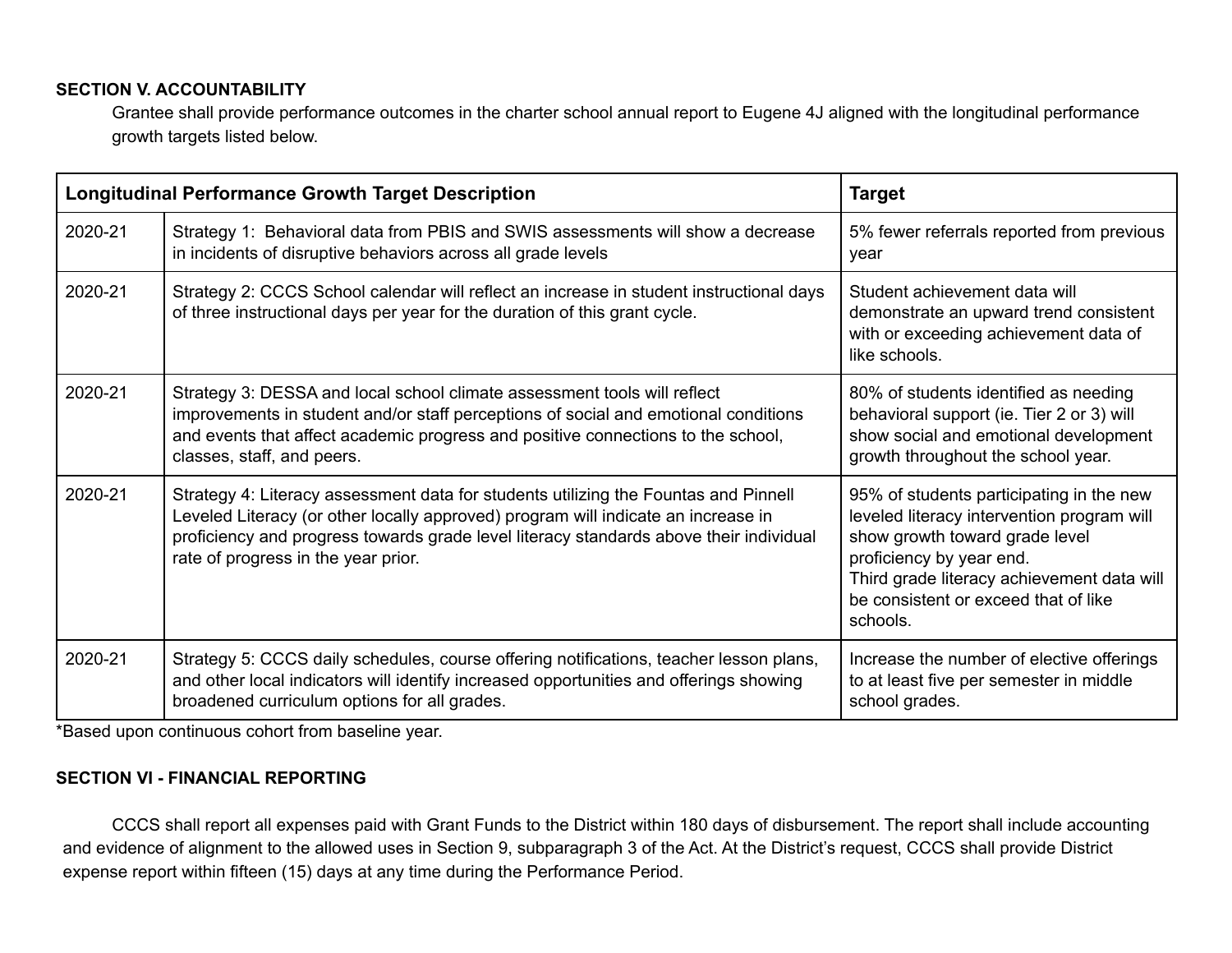# **CCCS SIA Grant Budget Plan 2021-22**

Based on the identified needs in the SIA Grant Fund Plan, this Budget Plan addresses areas where Student Investment Account grant funding may be used to address current needs.

### **SECTION I - CCCS SIA BUDGET AND ACTIVITIES**

■ Estimated Funding  $(237.8$  ADMw  $X$  \$664) = \$158,000

| <b>Activities of Grantee</b>                                                                                                                                                                                                       |                                                                                                                                                                                                                                                                                | Allowable Uses Category                                                                                                                                                                                                                  | <b>Budget</b>            |
|------------------------------------------------------------------------------------------------------------------------------------------------------------------------------------------------------------------------------------|--------------------------------------------------------------------------------------------------------------------------------------------------------------------------------------------------------------------------------------------------------------------------------|------------------------------------------------------------------------------------------------------------------------------------------------------------------------------------------------------------------------------------------|--------------------------|
| Strategy 1: Provide additional academic and behavioral supports to increase student achievement and diminish<br>classroom disruptions.                                                                                             |                                                                                                                                                                                                                                                                                |                                                                                                                                                                                                                                          | Subtotal $=$<br>\$92,000 |
| Year                                                                                                                                                                                                                               | Activity                                                                                                                                                                                                                                                                       |                                                                                                                                                                                                                                          |                          |
| 2021-22                                                                                                                                                                                                                            | Maintain support staff with additional EA<br>time and/or positions to an equivalent of<br><b>1.0 FTE</b>                                                                                                                                                                       | Class Size, Extra staff will support student achievement in the<br>following areas of the SIP Literacy, Math, and SEL Goal by providing<br>opportunities for tutoring, progress monitoring, behavioral and small<br>group interventions. | \$40,000 per<br>year     |
| 2021-22                                                                                                                                                                                                                            | Maintain FTE for counselor from .6 to 1.0<br>Class Size, Addresses: SIP SEL Goal by providing additional support<br>to students struggling with emotional, social, and behavior<br><b>FTE</b><br>challenges.                                                                   |                                                                                                                                                                                                                                          | \$32,000 per<br>year     |
| 2021-22                                                                                                                                                                                                                            | Class Size, Instructional Time, Addresses: SIP SEL Goal by providing<br>Additional admin time for tracking,<br>facilitating, and providing behavior<br>additional support to students struggling with emotional, social, and<br>support systems .2 FTE<br>behavior challenges. |                                                                                                                                                                                                                                          | \$20,000 per<br>year     |
| Strategy 2: Sustain additional three student instructional days in school calendar                                                                                                                                                 |                                                                                                                                                                                                                                                                                |                                                                                                                                                                                                                                          | Subtotal =<br>\$19,500   |
| 2021-22<br>Instructional Time, SIP: All goals by providing extended time to<br>Maintain salaries to accommodate for<br>implement the strategies in each of the identified SIP.<br>additional instructional days from prior<br>year |                                                                                                                                                                                                                                                                                | \$6,500/day                                                                                                                                                                                                                              |                          |
| Strategy 3: Increase staffing and implement additional programs to support student mental and behavioral health                                                                                                                    |                                                                                                                                                                                                                                                                                |                                                                                                                                                                                                                                          | Subtotal =<br>\$23,500   |
| 2021-22                                                                                                                                                                                                                            | Maintain Counselor FTE from .6 to 1.0<br><b>FTE</b>                                                                                                                                                                                                                            | <b>Health and Safety</b><br>Addresses: SIP SEL Goal by providing additional support to students                                                                                                                                          | See above                |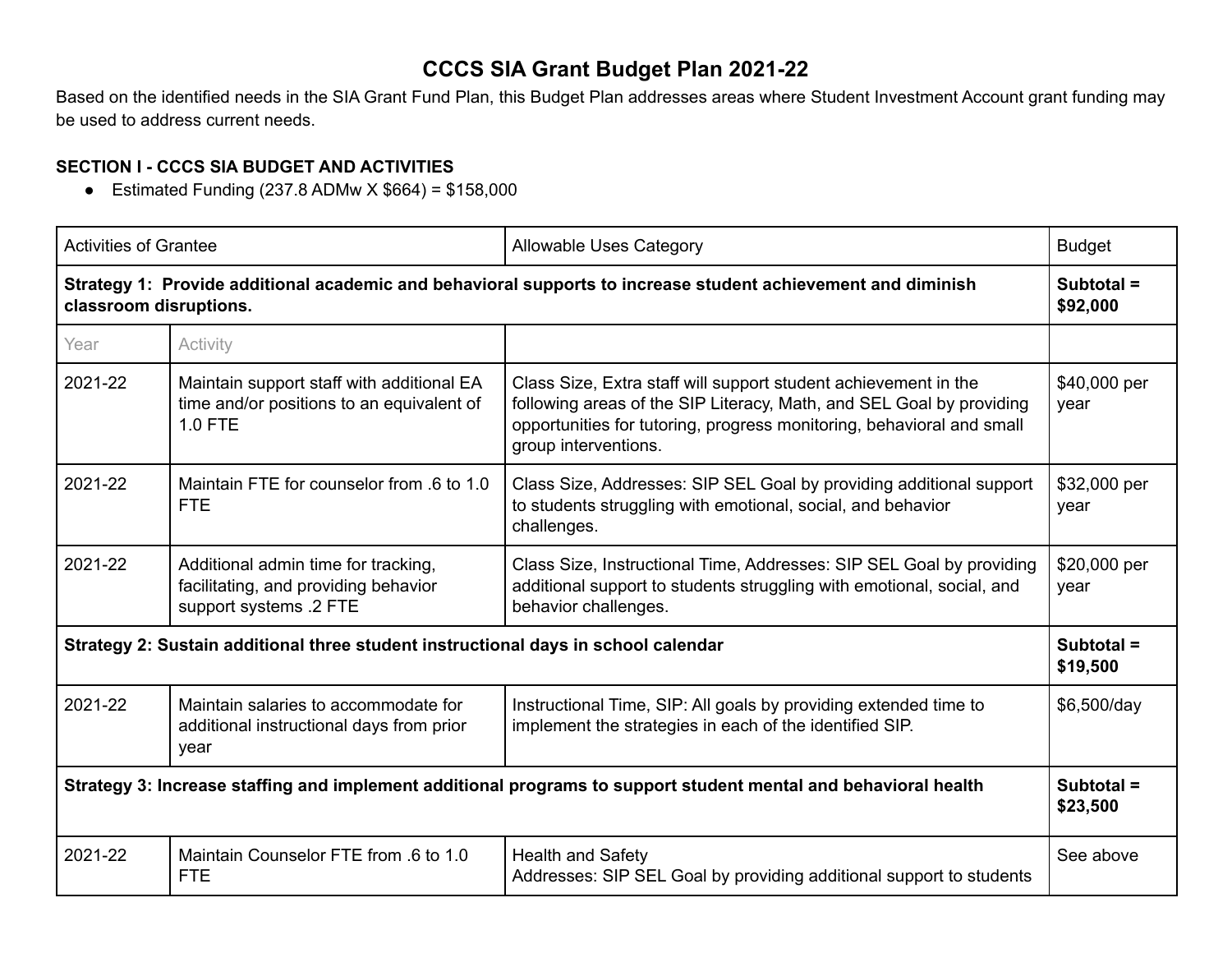|                                                                                                                                                                         |                                                                                                                                                                                               | struggling with emotional, social, and behavior challenges.                                                                                                                                                                                                     |                        |
|-------------------------------------------------------------------------------------------------------------------------------------------------------------------------|-----------------------------------------------------------------------------------------------------------------------------------------------------------------------------------------------|-----------------------------------------------------------------------------------------------------------------------------------------------------------------------------------------------------------------------------------------------------------------|------------------------|
| 2021-22                                                                                                                                                                 | Maintain additional behavioral support<br>staff to support Tier 2 and Tier 3 student<br>needs, assist with Second Steps<br>Program, provide individual student<br>de-escalation support, etc. | <b>Health and Safety</b><br>Addresses: SIP SEL Goal by providing additional support to students<br>struggling with emotional, social, and behavior challenges.                                                                                                  | \$20,000 per<br>year   |
| 2021-22                                                                                                                                                                 | Provide resources to counseling program<br>and classroom SEL programs -<br>Devereux Student Strengths Assessment<br>(DESSA) or other locally approved<br>assessments                          | <b>Health and Safety</b><br>Addresses: SIP SEL Goal by providing additional resources and<br>assessment tools to identify and support students struggling with<br>emotional, social, and behavior challenges.                                                   | \$700 per year         |
| 2021-22                                                                                                                                                                 | Provide resources to counseling program<br>and classroom SEL programs -<br>Second Steps Middle School Licenses                                                                                | <b>Health and Safety</b><br>Addresses: SIP SEL Goal by providing additional resources and<br>assessment tools to identify and support students struggling with<br>emotional, social, and behavior challenges.                                                   | \$2800 per<br>year     |
| Strategy 4: Improve early literacy programs and strengthen literacy interventions with culturally responsive and<br>developmentally appropriate practices and programs. |                                                                                                                                                                                               |                                                                                                                                                                                                                                                                 | Subtotal =<br>\$10,000 |
| 2021-22                                                                                                                                                                 | Purchase research-based, culturally<br>responsive literacy intervention resources<br>(Fountas & Pinnell Leveled Literacy Kits)<br>or other locally approved resource                          | \$10,000<br>Well-rounded Education, Addresses SIP Literacy Goal by providing a<br>comprehensive, researched-based, early intervention system for early<br>literacy learners that can be extended through all CCCS grade levels<br>as funding becomes available. |                        |
| Strategy 5: Broaden curricular options for all students by increasing STEAM-related instructional resources and<br>additional selective opportunities.                  |                                                                                                                                                                                               |                                                                                                                                                                                                                                                                 | Subtotal =<br>\$13,000 |
| 2021-22                                                                                                                                                                 | Purchase supplemental resources,<br>materials and supplies to support K-8<br><b>STEAM</b> instruction                                                                                         | \$6,000<br>Well Rounded Education, Addresses SIP Math, Digital Literacy, SEL<br>Goals by providing engaging, rigorous learning resources that will<br>increase our students' exposure to high quality STEAM instruction                                         |                        |
| 2021-22                                                                                                                                                                 | Maintain or add new electives options for<br>middle school students by purchasing<br>materials, hiring staff, and providing                                                                   | Well Rounded Education, Addresses all SIP: Goals by providing a<br>\$7,000<br>variety of instructional opportunities for students to practice and<br>synthesize new strategies and understandings in the content areas<br>and through the use of digital media. |                        |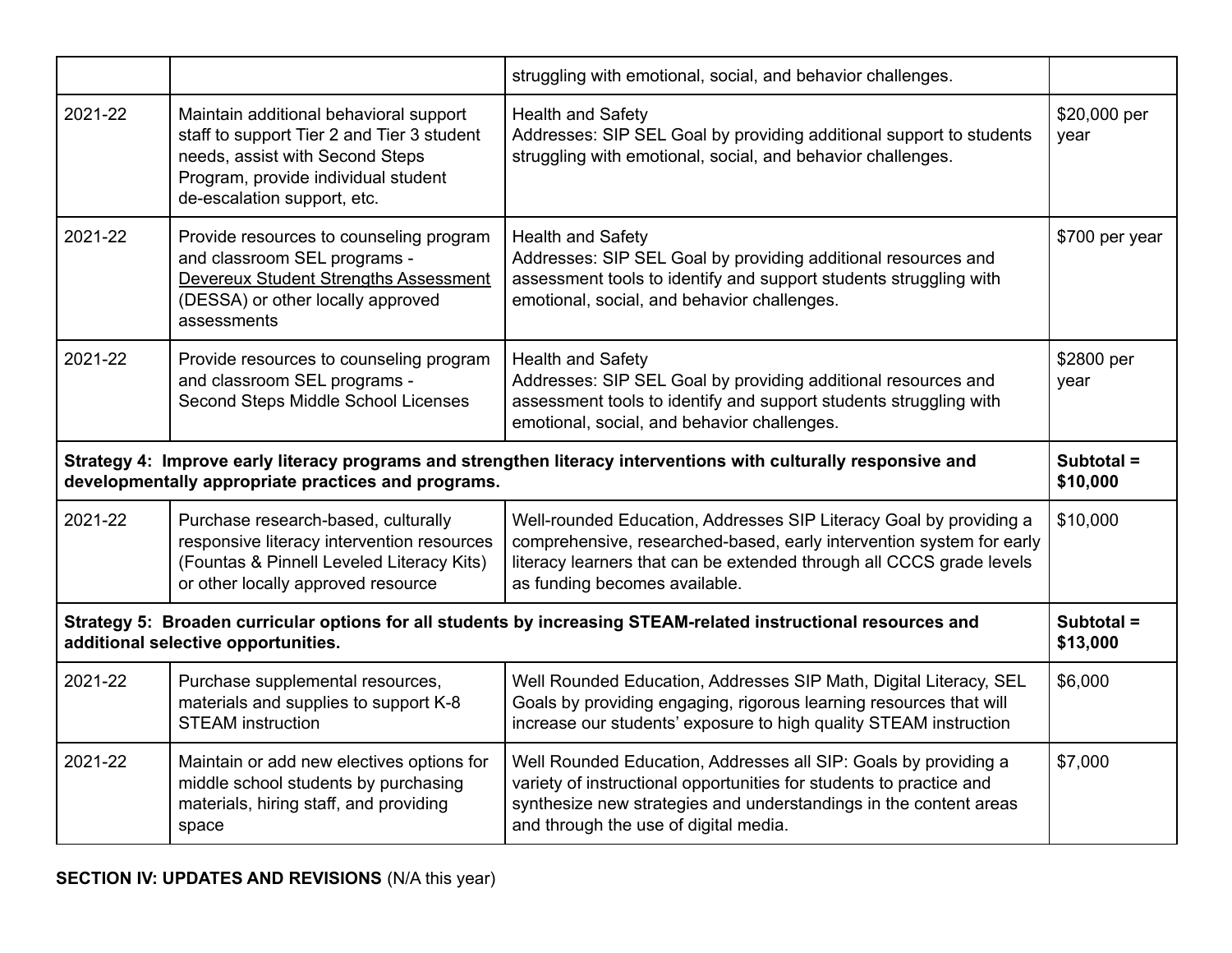#### **SECTION V. ACCOUNTABILITY**

Grantee shall provide performance outcomes in the charter school annual report to Eugene 4J aligned with the longitudinal performance growth targets listed below.

| <b>Longitudinal Performance Growth Target Description</b> |                                                                                                                                                                                                                                                                                                           | <b>Target</b>                                                                                                                                                                                                                                       |
|-----------------------------------------------------------|-----------------------------------------------------------------------------------------------------------------------------------------------------------------------------------------------------------------------------------------------------------------------------------------------------------|-----------------------------------------------------------------------------------------------------------------------------------------------------------------------------------------------------------------------------------------------------|
| 2021-22                                                   | Strategy 1: Behavioral data from PBIS and SWIS assessments will show a decrease<br>in incidents of disruptive behaviors across all grade levels                                                                                                                                                           | 5% fewer referrals reported from previous<br>year                                                                                                                                                                                                   |
| 2021-22                                                   | Strategy 2: CCCS School calendar will reflect an increase in student instructional days<br>of three instructional days per year for the duration of this grant cycle.                                                                                                                                     | Student achievement data will<br>demonstrate an upward trend consistent<br>with or exceeding achievement data of<br>like schools                                                                                                                    |
| 2021-22                                                   | Strategy 3: DESSA and local school climate assessment tools will reflect<br>improvements in student and/or staff perceptions of social and emotional conditions<br>and events that affect academic progress and positive connections to the school,<br>classes, staff, and peers.                         | 80% of students identified as needing<br>behavioral support (ie. Tier 2 or 3) will<br>show social and emotional development<br>growth throughout the school year.                                                                                   |
| 2021-22                                                   | Strategy 4: Literacy assessment data for students utilizing the Fountas and Pinnell<br>Leveled Literacy (or other locally approved) program will indicate an increase in<br>proficiency and progress towards grade level literacy standards above their individual<br>rate of progress in the year prior. | 95% of students participating in the new<br>leveled literacy intervention program will<br>show growth toward grade level<br>proficiency by year end. Third grade<br>literacy achievement data will be<br>consistent or exceed that of like schools. |
| 2021-22                                                   | Strategy 5: CCCS daily schedules, course offering notifications, teacher lesson plans,<br>and local other local indicators will identify increased opportunities and offerings<br>showing broadened curriculum options for all grades.                                                                    | Increase the number of elective offerings<br>to at least five per semester in middle<br>school grades.                                                                                                                                              |

\*Based upon continuous cohort from baseline year.

#### **SECTION VI - FINANCIAL REPORTING**

CCCS shall report all expenses paid with Grant Funds to the District within 180 days of disbursement. The report shall include accounting and evidence of alignment to the allowed uses in Section 9, subparagraph 3 of the Act. At the District's request, CCCS shall provide District expense report within fifteen (15) days at any time during the Performance Period.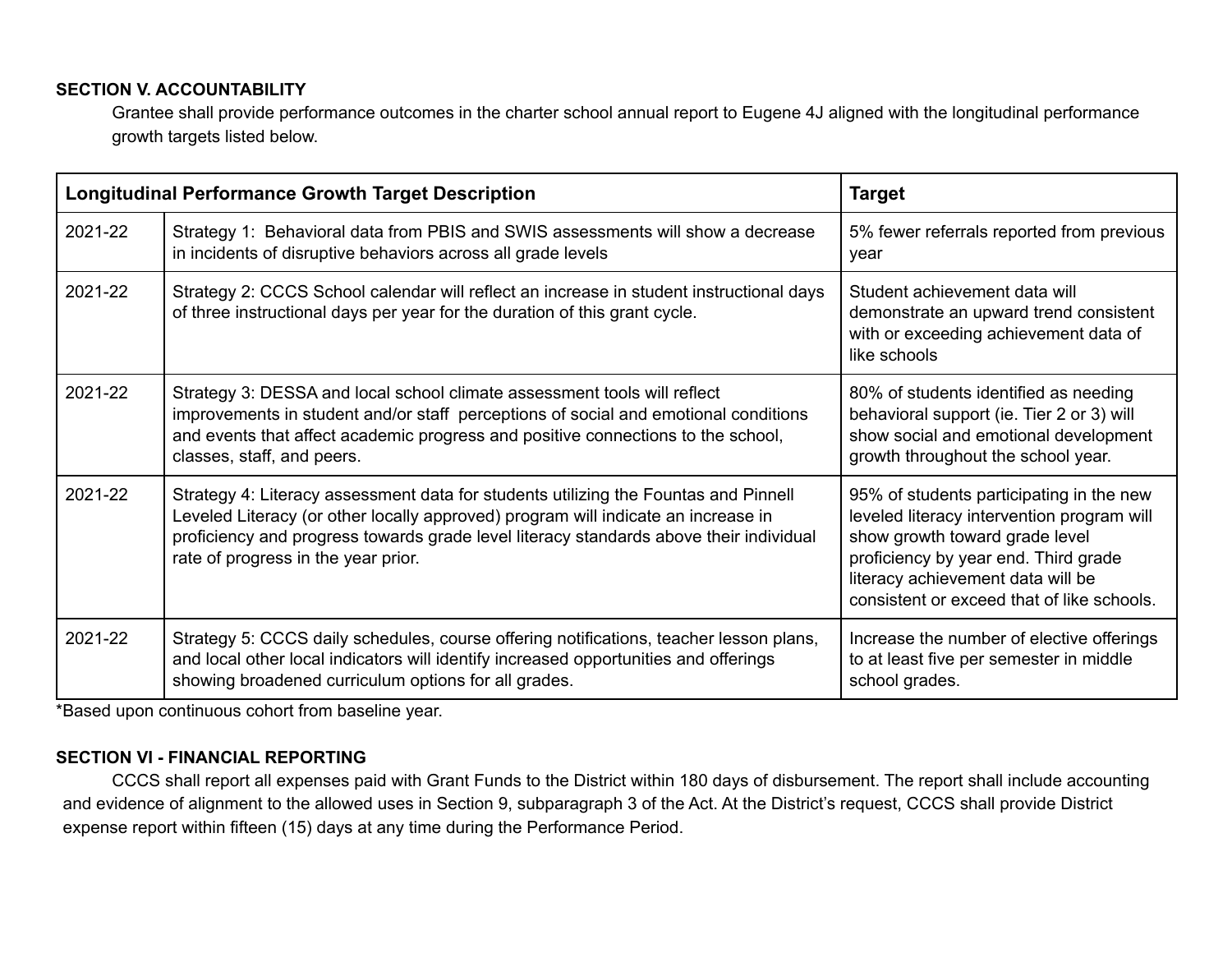# **CCCS SIA Grant Budget Plan 2022-23**

Based on the identified needs in the SIA Grant Fund Plan, this Budget Plan addresses areas where Student Investment Account grant funding may be used to address current needs.

## **SECTION I - CCCS SIA BUDGET AND ACTIVITIES**

■ Estimated Funding  $(237.8$  ADMw  $X$  \$664) = \$158,000

| <b>Activities of Grantee</b>                                                                                                           |                                                                                                                                                                                                                                                                                         | <b>Allowable Uses Category</b>                                                                                                                                                                                                           | <b>Budget</b>          |
|----------------------------------------------------------------------------------------------------------------------------------------|-----------------------------------------------------------------------------------------------------------------------------------------------------------------------------------------------------------------------------------------------------------------------------------------|------------------------------------------------------------------------------------------------------------------------------------------------------------------------------------------------------------------------------------------|------------------------|
| Strategy 1: Provide additional academic and behavioral supports to increase student achievement and diminish<br>classroom disruptions. |                                                                                                                                                                                                                                                                                         |                                                                                                                                                                                                                                          | Subtotal =<br>\$92,000 |
| Year                                                                                                                                   | Activity                                                                                                                                                                                                                                                                                |                                                                                                                                                                                                                                          |                        |
| 2022-23                                                                                                                                | Maintain support staff with additional EA time<br>and/or positions to an equivalent of 1.0 FTE                                                                                                                                                                                          | Class Size, Extra staff will support student achievement in the<br>following areas of the SIP Literacy, Math, and SEL Goal by<br>providing opportunities for tutoring, progress monitoring,<br>behavioral and small group interventions. | \$40,000 per<br>year   |
| 2022-23                                                                                                                                | Maintain FTE for counselor from .6 to 1.0 FTE                                                                                                                                                                                                                                           | Class Size, Addresses: SIP SEL Goal by providing additional<br>support to students struggling with emotional, social, and<br>behavior challenges.                                                                                        | \$32,000 per<br>year   |
| 2022-23                                                                                                                                | Maintain additional admin time for tracking,<br>Class Size, Instructional Time, Addresses: SIP SEL Goal by<br>providing additional support to students struggling with<br>facilitating, and providing behavior support<br>systems .2 FTE<br>emotional, social, and behavior challenges. |                                                                                                                                                                                                                                          | \$20,000 per<br>year   |
| Strategy 2: Sustain additional three student instructional days in school calendar                                                     |                                                                                                                                                                                                                                                                                         |                                                                                                                                                                                                                                          | Subtotal =<br>\$19,500 |
| 2022-23<br>Maintain salaries to accommodate for<br>additional instructional days from prior year                                       |                                                                                                                                                                                                                                                                                         | Instructional Time, SIP: All goals by providing extended time to<br>implement the strategies in each of the identified SIP.                                                                                                              | \$6,500/day            |
| Strategy 3: Increase staffing and implement additional programs to support student mental and behavioral health                        |                                                                                                                                                                                                                                                                                         |                                                                                                                                                                                                                                          | Subtotal =<br>\$23,500 |
| 2022-23                                                                                                                                | Maintain Counselor FTE from .6 to 1.0 FTE<br><b>Health and Safety</b><br>Addresses: SIP SEL Goal by providing additional support to<br>students struggling with emotional, social, and behavior                                                                                         |                                                                                                                                                                                                                                          | See above              |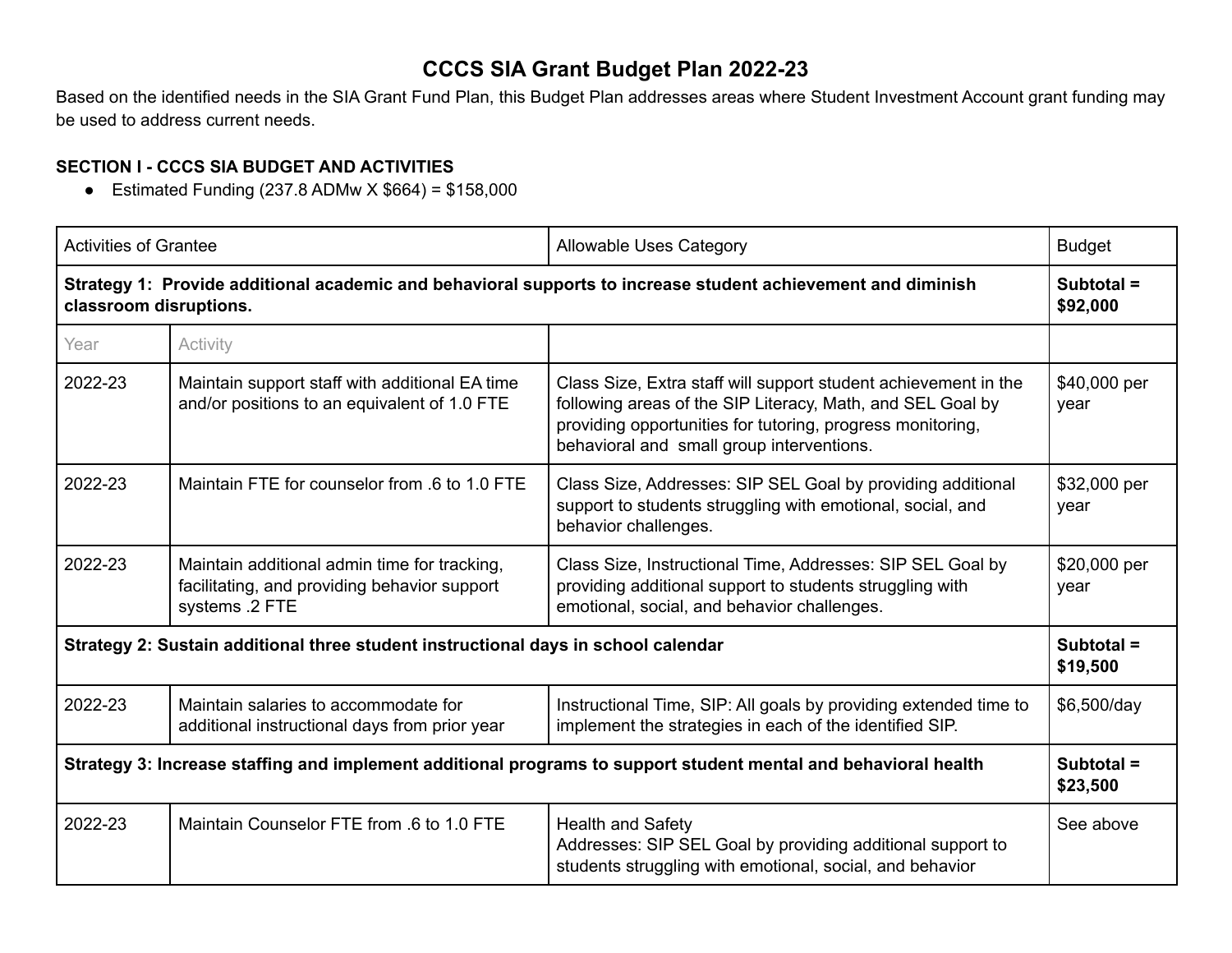|                                                                                                                                                                         |                                                                                                                                                                                            | challenges.                                                                                                                                                                                                                                                        |                        |
|-------------------------------------------------------------------------------------------------------------------------------------------------------------------------|--------------------------------------------------------------------------------------------------------------------------------------------------------------------------------------------|--------------------------------------------------------------------------------------------------------------------------------------------------------------------------------------------------------------------------------------------------------------------|------------------------|
| 2022-23                                                                                                                                                                 | Maintain additional behavioral support staff to<br>support Tier 2 and Tier 3 student needs, assist<br>with Second Steps Program, provide individual<br>student de-escalation support, etc. | <b>Health and Safety</b><br>Addresses: SIP SEL Goal by providing additional support to<br>students struggling with emotional, social, and behavior<br>challenges.                                                                                                  | \$20,000 per<br>year   |
| 2022-23                                                                                                                                                                 | Provide resources to counseling program and<br>classroom SEL programs -<br>Devereux Student Strengths Assessment<br>(DESSA) or other locally approved<br>assessments                       | <b>Health and Safety</b><br>Addresses: SIP SEL Goal by providing additional resources and<br>assessment tools to identify and support students struggling<br>with emotional, social, and behavior challenges.                                                      | \$700 per year         |
| 2022-23                                                                                                                                                                 | Provide resources to counseling program and<br>classroom SEL programs -<br>Second Steps Middle School Licenses                                                                             | <b>Health and Safety</b><br>Addresses: SIP SEL Goal by providing additional resources and<br>assessment tools to identify and support students struggling<br>with emotional, social, and behavior challenges.                                                      | \$2800 per<br>year     |
| Strategy 4: Improve early literacy programs and strengthen literacy interventions with culturally responsive and<br>developmentally appropriate practices and programs. |                                                                                                                                                                                            |                                                                                                                                                                                                                                                                    | Subtotal =<br>\$10,000 |
| 2022-23                                                                                                                                                                 | Purchase research-based, culturally responsive<br>literacy intervention resources (Fountas &<br>Pinnell Leveled Literacy Kits) or other locally<br>approved resource                       | \$10,000<br>Well-rounded Education, Addresses SIP Literacy Goal by<br>providing a comprehensive, researched-based, early<br>intervention system for early literacy learners that can be<br>extended through all CCCS grade levels as funding becomes<br>available. |                        |
| Strategy 5: Broaden curricular options for all students by increasing STEAM-related instructional resources and<br>additional selective opportunities.                  |                                                                                                                                                                                            |                                                                                                                                                                                                                                                                    | Subtotal =<br>\$13,000 |
| 2022-23                                                                                                                                                                 | Purchase supplemental resources, materials<br>and supplies to support K-8 STEAM instruction                                                                                                | Well Rounded Education, Addresses SIP Math, Digital Literacy,<br>\$6,000<br>SEL Goals by providing engaging, rigorous learning resources<br>that will increase our students' exposure to high quality STEAM<br>instruction                                         |                        |
| 2022-23                                                                                                                                                                 | Maintain or add new electives options for<br>middle school students by purchasing<br>materials, hiring staff, and providing space                                                          | Well Rounded Education, Addresses all SIP: Goals by providing<br>a variety of instructional opportunities for students to practice<br>and synthesize new strategies and understandings in the<br>content areas and through the use of digital media.               | \$7,000                |